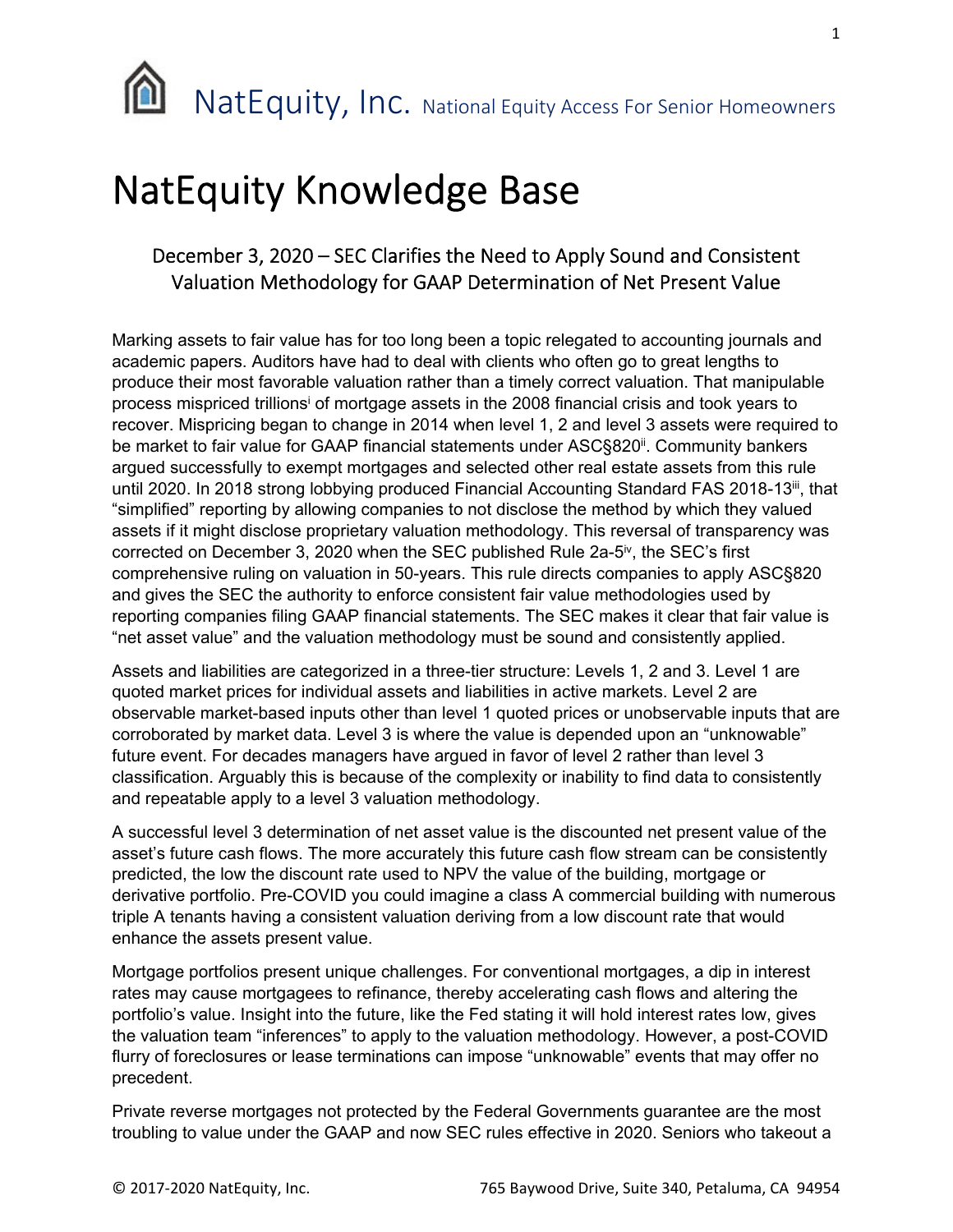reverse mortgage usually do so to age in place and not move until some terminal event. Predicting move-out in these longevity dependent assets pools requires tools that are both accurate and part of a repeatable valuation methodology.

NatEquity is a senior home equity access company that has the exclusive rights to a predictive morbidity and mortality tool, the Longevity Cost Calculator (LCC), used in a repeatable methodology that was first presented to the SEC in 2009<sup>y</sup>. In 2011, the methodology was published in a peer reviewed journal<sup>vi</sup> that has been cited in more than 50 academic papers worldwide. The LCC is a complex set of algorithms that use 76 questions to generate more than 30 million co-dependent variables which are organized in a Grade of Membership (GoM) classification system. This model has been replicated and shown to be more than 96% accurate in predicting the morbidity and mortality of individual seniors over the age of  $65$ <sup>viiviii</sup>. Each senior's GoM scores and expected mortality are then pitted against the subject's three medical records life expectancy analyze. Applying Bayesian Inference<sup>ix</sup> the LCC is shown to be the most accurate predictor of contract maturity<sup>x</sup>. This allows NatEquity to use a lower discount rate in determining the net present value of now predictable future portfolio cash flows – the GAAP measure of net present value.

This author was invited to present the Longevity Cost Calculator to the SEC in 2009, present at the Sixth International Longevity Risk and Capital Markets Solutions Conference in Sydney in 2010 and was a co-author in 2011 of the peer reviewed and published paper entitled *Longevity Risk in Fair Valuing Level-Three Assets in Securitized Portfolios<sup>xi</sup>. Watching the misapplication* of predicting mortality and thus mispricing of longevity dependent assets over this last decade has been trying. The SEC's December 3<sup>rd</sup> ruling, as it becomes implemented, should cleanup the valuation gamesmanship by reporting entities subject to SEC oversight. For companies like NatEquity with respected valuation methodologies, this opens new avenues to securitize assets in markets subject to GAAP, SEC and NAIC oversight.

December 16, 2020

Peter M. Mazonas, CPA 415-924-6269 peter.mazonas@NatEquity.com

<sup>&</sup>lt;sup>i</sup> Moral Hazard and Mispricing Systemic Risk in the Lead-Up to the 2007 Subprime Mortgage Crisis in the United States, Georgi Rusinov, University of Cambridge, 2016, Illinois Wesleyan University Press, Vol 12 | Issue 1. Print

ii *Fair Value Measurement* (Topic 820), Financial Accounting Standards Board, 2011.

iii *Fair Value Measurement* (Topic 820), No.2018‐13, Disclosure Framework, Financial Accounting Standards Board, 2018

iv *Good Faith Determination of Fair Value*, Securities and Exchange Commission, 17CFR Parts 210 and 270, 12/3/2020 <sup>v</sup> www.NatEquity.com/Press/ November 2, 2009. Washington D.C. Testimony before the SEC

vi http://link.springer.com/article/10.1057/gpp.2011.25 *Longevity Risk in Fair Valuing Level‐Three Assets in Securitized Portfolios*, Peter Macrae Mazonas, Patrick John Eric Stallard, Lynford Graham, the Geneva Papers (2011) 36, 516‐543. Doi: 10.1057 / gpp 2011.25. http://www.palgrave-journals.com/gpp/journal/v36/n4/abs/gpp201125a.html Copies available upon

request.

vii https://scholars.duke.edu/display/pub800091 Stallard, E., 2007. Trajectories of Morbidity, Disability, and Mortality among the U.S. Elderly Population: Evidence from the 1984‐1999 NLTCS. *North American Actuarial Journal* 11(3):16–53. http://www.soa.org/library/journals/north‐american‐actuarial‐journal/2007/july/naaj0703‐2.pdf viii https://www.ncbi.nlm.nih.gov/pubmed/24064468

*A New Algorithm for Predicting Time to Disease Endpoints in Alzheimer's Disease Patients*, Qolamreza R. Razlighi, Eric Stallard, Jason Brandt, Deborah Blacker, Marilyn Albert, Nikolas Scarmeas, Bruce Kinosian, Anatoliy I. Yashin and Yaakov Stern, Journal of Alzheimer's Disease 38 (2014) 661‐668 DOI 10.3233/JAD‐131142 IOS Press.

*Personalized predictive modeling for patients with Alzheimer's disease using an extension of Sullivan's life table model*, E. Stallard, B Kinosian and Y Stern, Alzheimer's Research & Therapy (2017) 9:75.